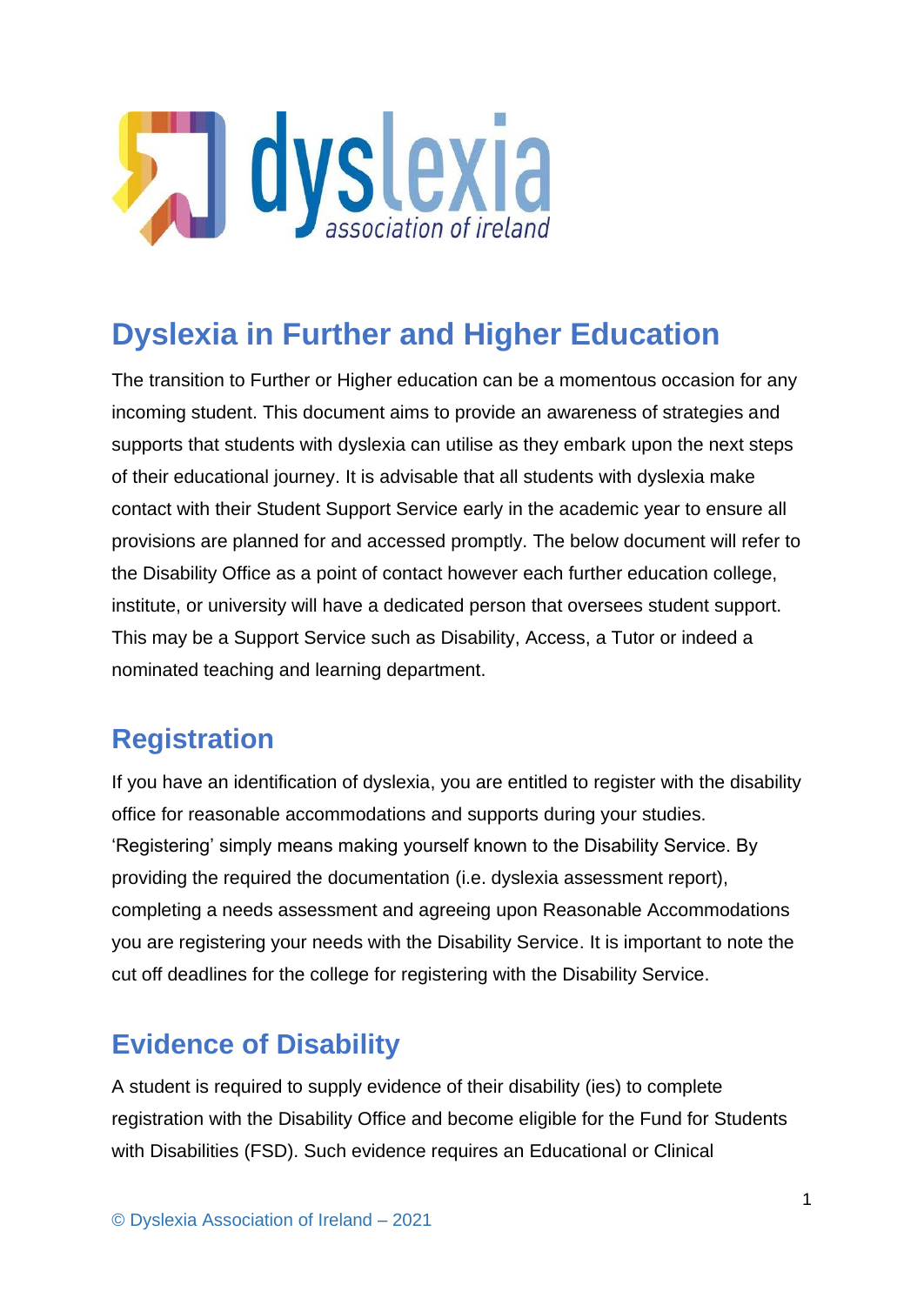Psychologist Assessment Report identifying dyslexia. The FSD fund unfortunately is not administered to individual students! It is a collective financial support that is allocated to the college on behalf of students, should their Reasonable Accommodations require additional educational support (e.g. the purchase of a piece of Assistive Technology). If you do not meet the criteria of the FSD fund, it does not mean you are ineligible for 'soft supports' e.g. learning support services, library accommodations etc.

### **Needs Assessments**

A Needs Assessment is a structured conversation which details a student's strengths and potential area(s) of need as they embark on their chosen course of study. A Needs Assessment is a collaborative process done with input from the student and a Disability Officer/Access Officer/Relevant Department staff. It may be completed in person or online. It is advisable that a student be honest and open about their needs in order to plan adequately for success. Colleges and Universities are obliged to promote, encourage and assist with the implementation of Universal Design for Learning Principles in the first instance. While the principles of UDL can make the classroom more accessible for all, for some students additional reasonable accommodations or adjustments will be needed. These are discussed and agreed upon during the Needs Assessment Process.

## **Reasonable Accommodation in Education**

Reasonable Accommodations are adjustments or modifications that can positively transform a student's learning experience and promote active participation in college life. Students with additional learning needs may often face unique challenges in accessing equitable education. Reasonable accommodations can aid in levelling the academic playing field. Reasonable accommodations can be large and costly or small and inexpensive. Reasonable accommodations are agreed upon in collaboration with the student and a dedicated staff member.

An appropriate accommodation is an arrangement that is both reasonable and feasible for the student, the academic team and the support service to provide.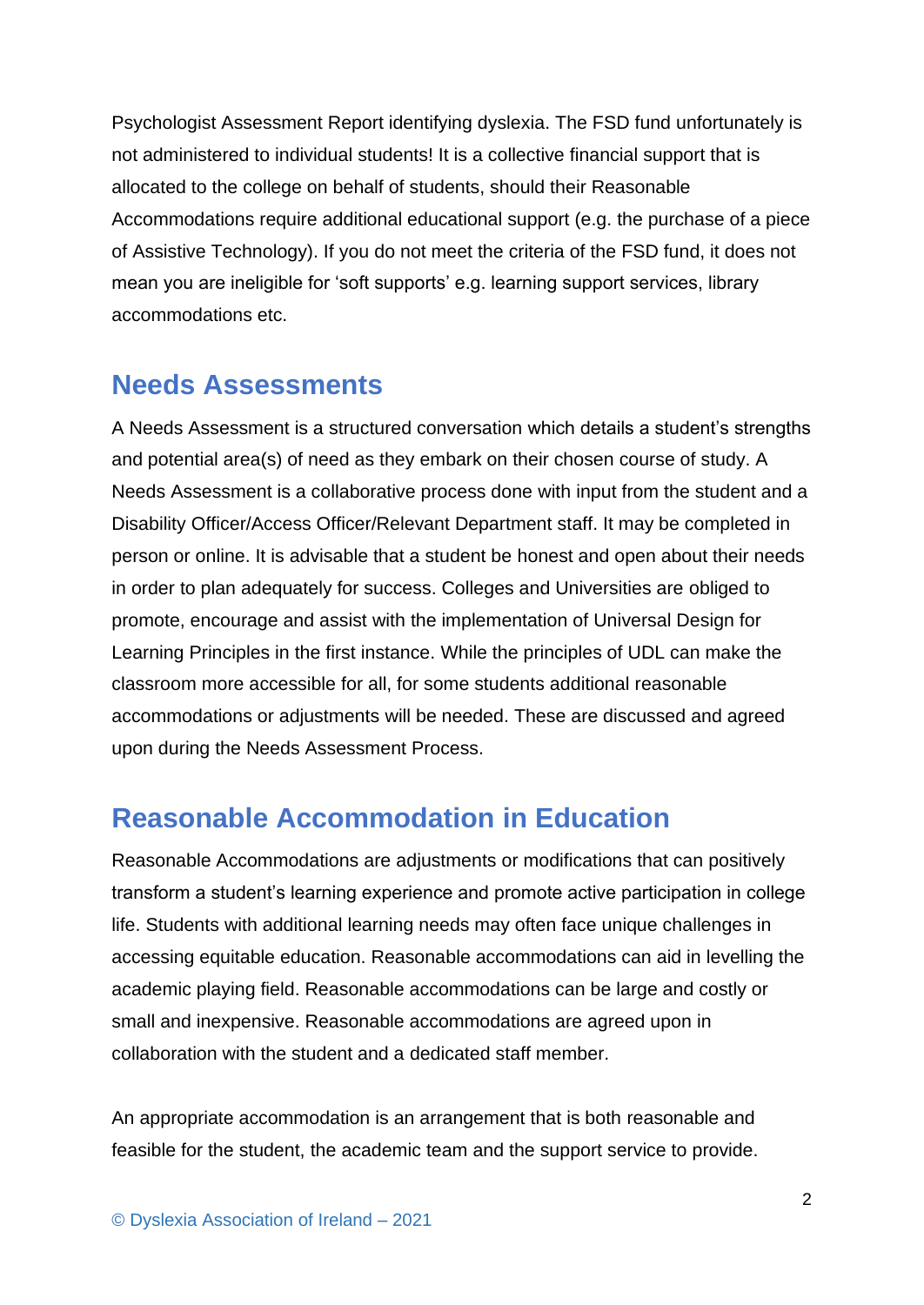Reasonable accommodations are agreed upon during a student's Needs Assessment.

There are many examples of Reasonable Accommodations, including but not limited to:

- Extra time in examinations
- Smaller examination centre (if applicable to the college campus size)
- Provision of a Reader for exams (person or technology)
- Scribe in Examinations (person or technology)
- Learning materials provided in advance via Learning Management System (e.g. Moodle or Blackboard)
- Assistive Technology (software or hardware)
- Printing Credits
- A preferred assigned seat in a lecturer hall / classroom
- Spelling and Grammar Waiver
- Regular breaks during sessions to aid concentration
- Essential versus recommended reading list highlighting where alternate formats are available
- A request not to read aloud during a class
- Advance notice of required participation in class (e.g. emailed discussion topics in advance which offers an opportunity to prepare)

## **Assistive Technology**

"For most people, technology makes things **easier**. For persons with disabilities, technology makes things **possible**..."- Mary Pat Radabaugh, Director of IBM National Support Center for Persons with Disabilities. Pg.2 IBM Training Manual 1991

Assistive Technologies can be grouped by:

- Note-taking
- Writing
- Reading
- Organisational
- Planning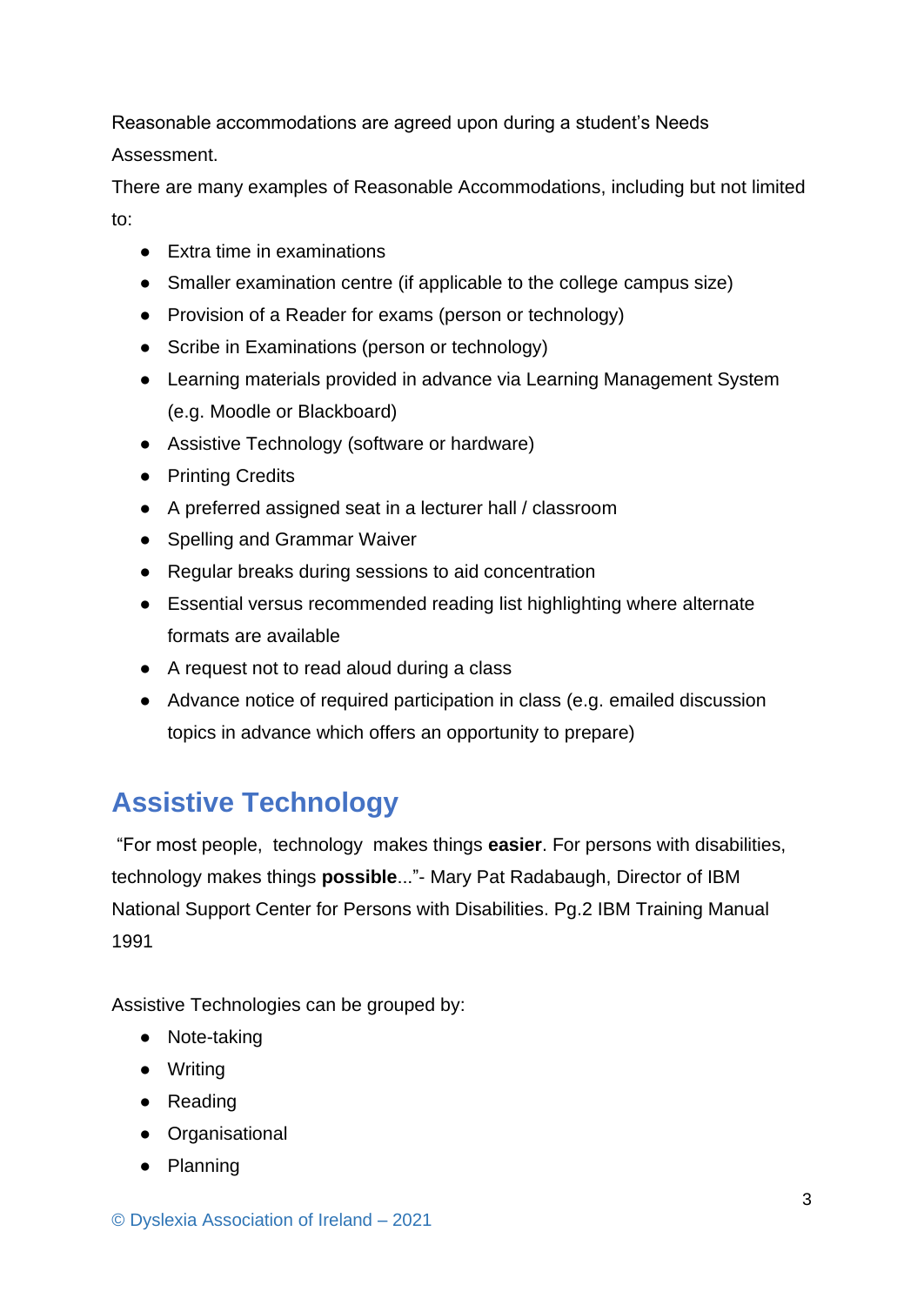#### **Note-taking**

Taking notes live during a class is a complex task which requires processing, memory, and ability to identify what is important and what can be left out. When combined with dyslexic literacy challenges such as poor spelling, note taking can be very stressful for some.

Note taking technology generally includes in built audio recording. This reduces the stress of writing notes in real time. Typed notes can also be linked with time-stamped audio recordings so you can listen back to the audio and then finalise the minutes ensuring that all key information is noted. It also enables individuals to engage better during the meeting and the discussion, rather than solely focussing on the notetaking.

Examples of note-taking technology are:

- LiveScribe Pen
- Sonocent Glean
- Sonocent Audio Notetaker
- Dictaphone or digital/audio recording on a mobile phone

#### **Writing**

Live processing, retention and understanding of what is important to take down in a lecture can be quite stressful.

All note-taking technologies will have audio recording built-in to them. This assists with time-stamping the important information and being able to experience the lecture instead of worrying about what to take down.

For some, voice dictation tools (or typing with your voice) is a useful method of quickly getting ideas down in a document. Because you are speaking rather than typing or writing, your written expression is not slowed down by spelling difficulties. This could be used for a brainstorming exercise to get your initial ideas down which you can edit later, or in time you could dictate a full assignment using this technology. Some level of editing will always be needed. While voice dictation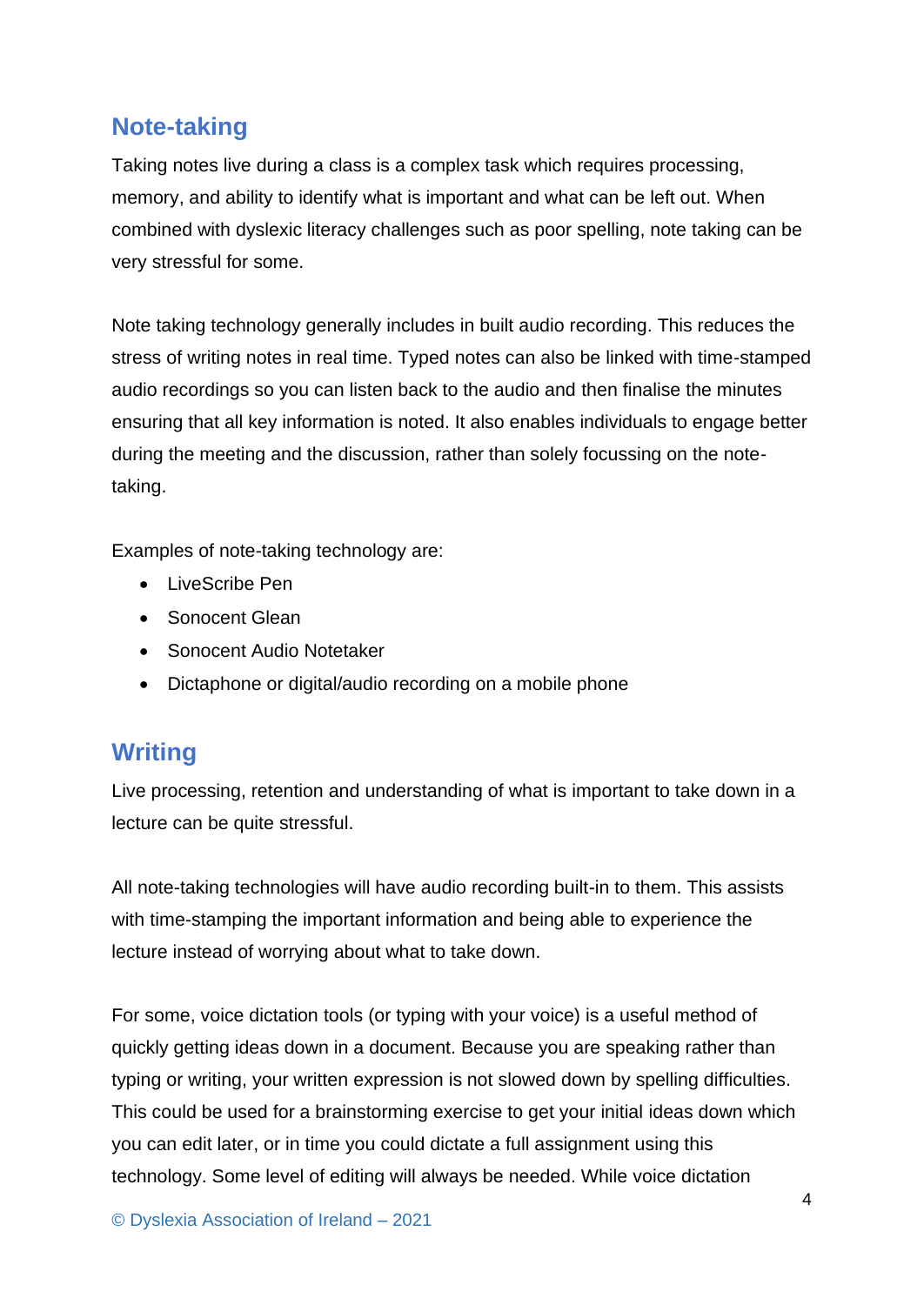software is much more accurate now than ever before, it is not perfect. In addition, people often express themselves differently when speaking as opposed to writing and so this may also lead to some editing. Nonetheless, voice dictation can speed up production of written documents.

Examples of this type of technology include:

- Google Dictate (free)
- Microsoft Office Dictate (free)
- macOS Dictate (free)
- Nuance Dragon Dictate (paid)

Other tools are available to help with writing, and especially grammar and spelling. These are especially useful for proofing written work. Examples include:

- Grammarly (free)
- Ginger
- Language Tool (Chrome app)
- Hemingway app

### **Reading**

Converting text to speech can speed up access to text you need to read. Most adults with dyslexia can read but it can be tiring and speed of reading and comprehension can be affected. Text to speech can speed up access to the written word. Text can even be converted to audio files which you can listen to on the move.

Text to speech can also help with proofing you own written work, as sometimes it is easier to hear errors which might be missed when proof reading a document.

Examples of this type of technology include:

- ClaroRead
- Texthelp Read&Write
- Google Lens (Android Only)
- Speak feature (MS Word, Outlook, Powerpoint)